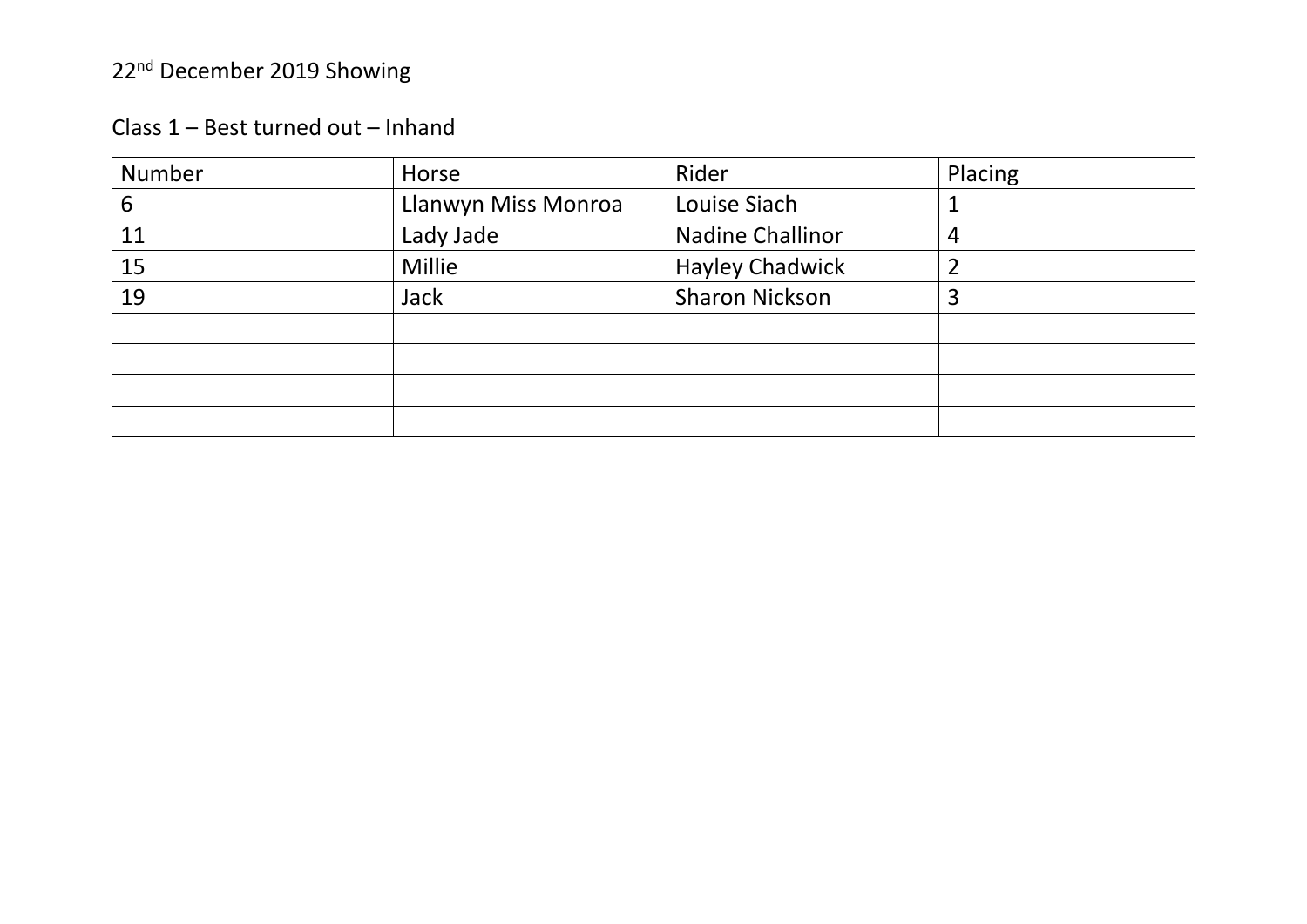### Class 2 – Open Youngstock

| <b>Number</b> | Horse                    | Rider                | Placing |
|---------------|--------------------------|----------------------|---------|
|               | <b>Sacrewell Scrumpy</b> | Annika Hardling      |         |
| 10            | Doveleys Fianna          | <b>Stewart Brigg</b> |         |
| 21            | Glanerch Iwan            | Melissa Hodge        |         |
|               |                          |                      |         |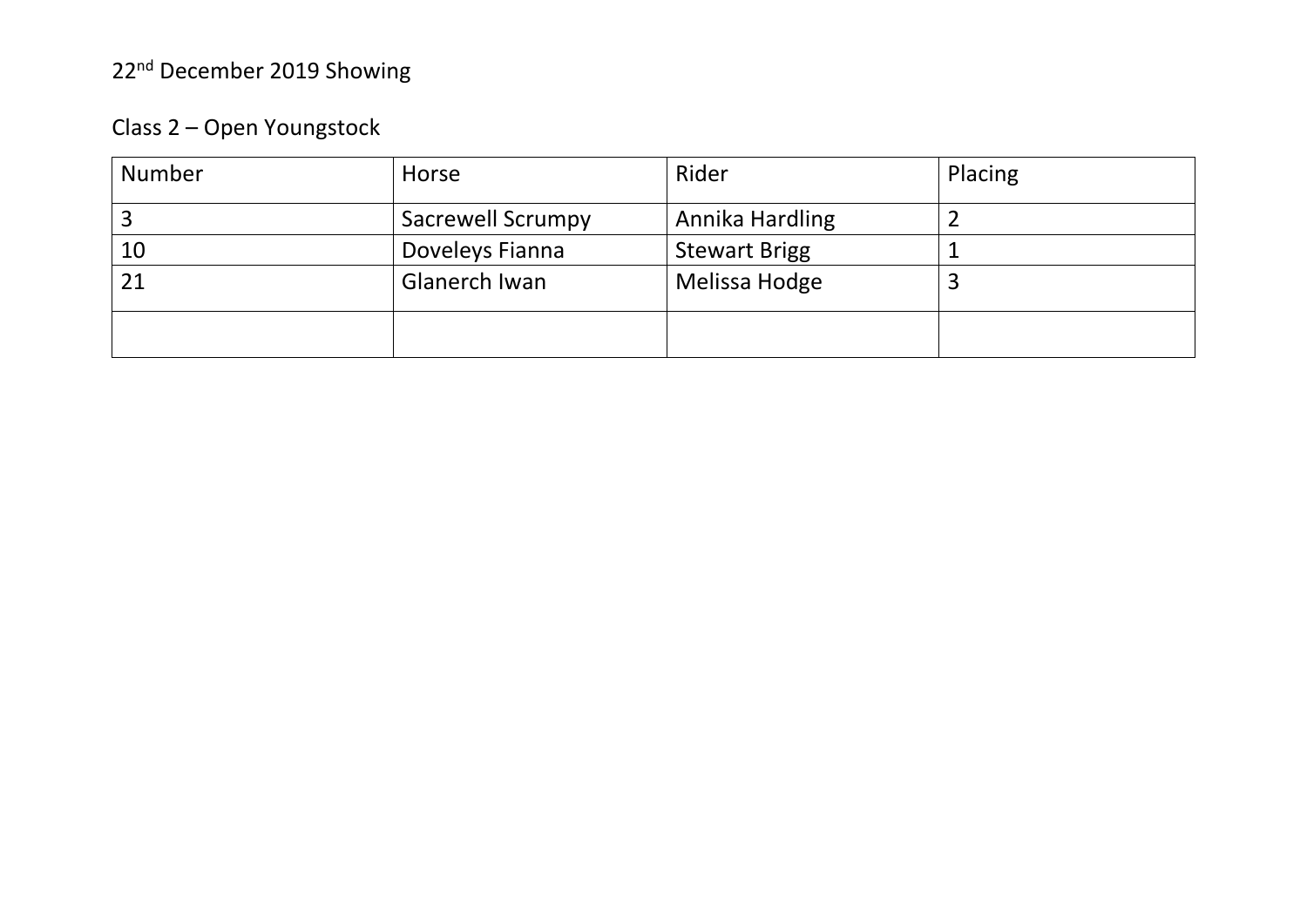#### Class 3 - Novice H & P

| Number | Horse         | Rider         | Placing         |
|--------|---------------|---------------|-----------------|
| 21     | Glanerch Iwan | Melissa Hodge | 1 <sup>st</sup> |
|        |               |               |                 |
|        |               |               |                 |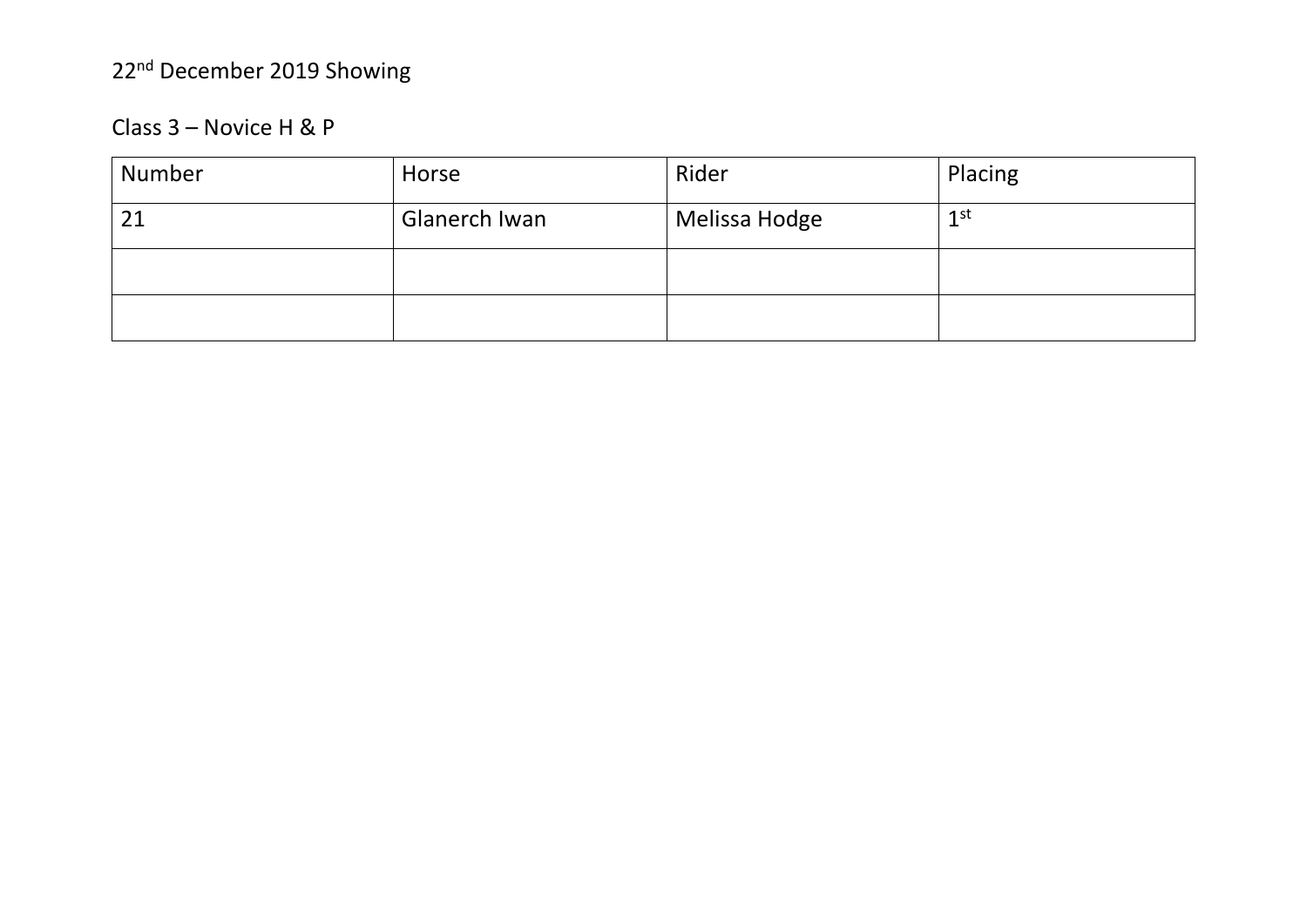### Class 4 – Young Handler

| <b>Number</b> | Horse                        | Rider                 | Placing         |
|---------------|------------------------------|-----------------------|-----------------|
| 20            | <b>Brookwater Juliet</b>     | Isabella Brassington  | 3 <sup>rd</sup> |
| 22            | <b>Baledon the Choir Boy</b> | Melissa Hodge         | $1$ st          |
| 24            | <b>Harry</b>                 | <b>Ryley Pickford</b> | 2 <sub>nd</sub> |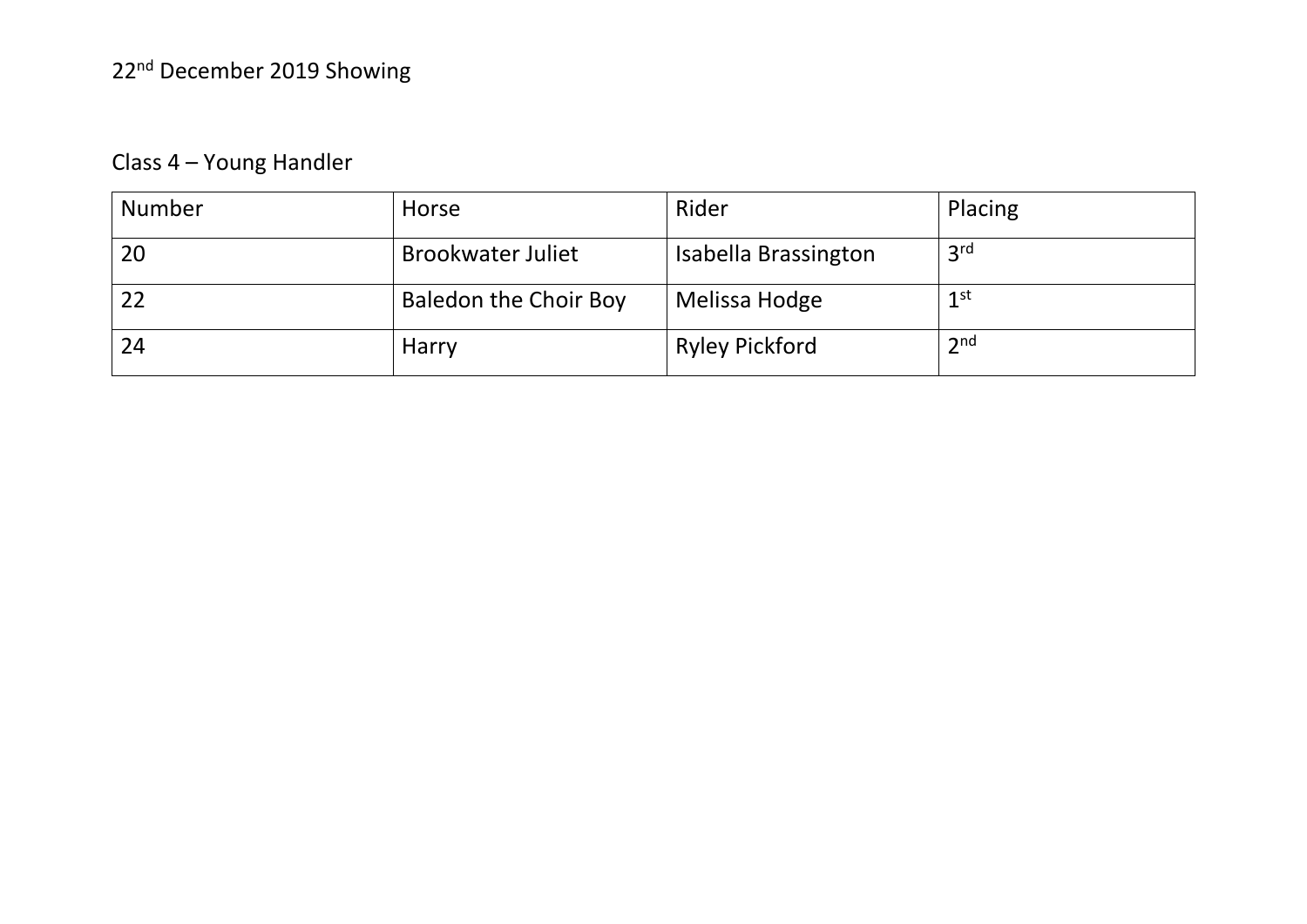### Class 5 – Open Inhand

| Number         | Horse                        | Rider                   | Placing         |
|----------------|------------------------------|-------------------------|-----------------|
| $\overline{4}$ | Maximillian                  | <b>Christy Shy</b>      |                 |
| 6              | Llanwyn Miss Monroa          | Louise Siach            | 2 <sub>nd</sub> |
| 11             | Lady Jade                    | <b>Nadine Challinor</b> | 5 <sup>th</sup> |
| 15             | Millie                       | <b>Hayley Chadwick</b>  | 4 <sup>th</sup> |
| 21             | Glanerch Iwan                | Melissa Hodge           |                 |
| 23             | <b>Baledon The Choir Boy</b> | <b>Elaine Williams</b>  | 3 <sup>rd</sup> |
| 19             | <b>Jack</b>                  | <b>Sharon Nixon</b>     | 6 <sup>th</sup> |
| 13             | <b>Rio Tari</b>              | Laura Robertson         | 1 <sup>st</sup> |
|                |                              |                         |                 |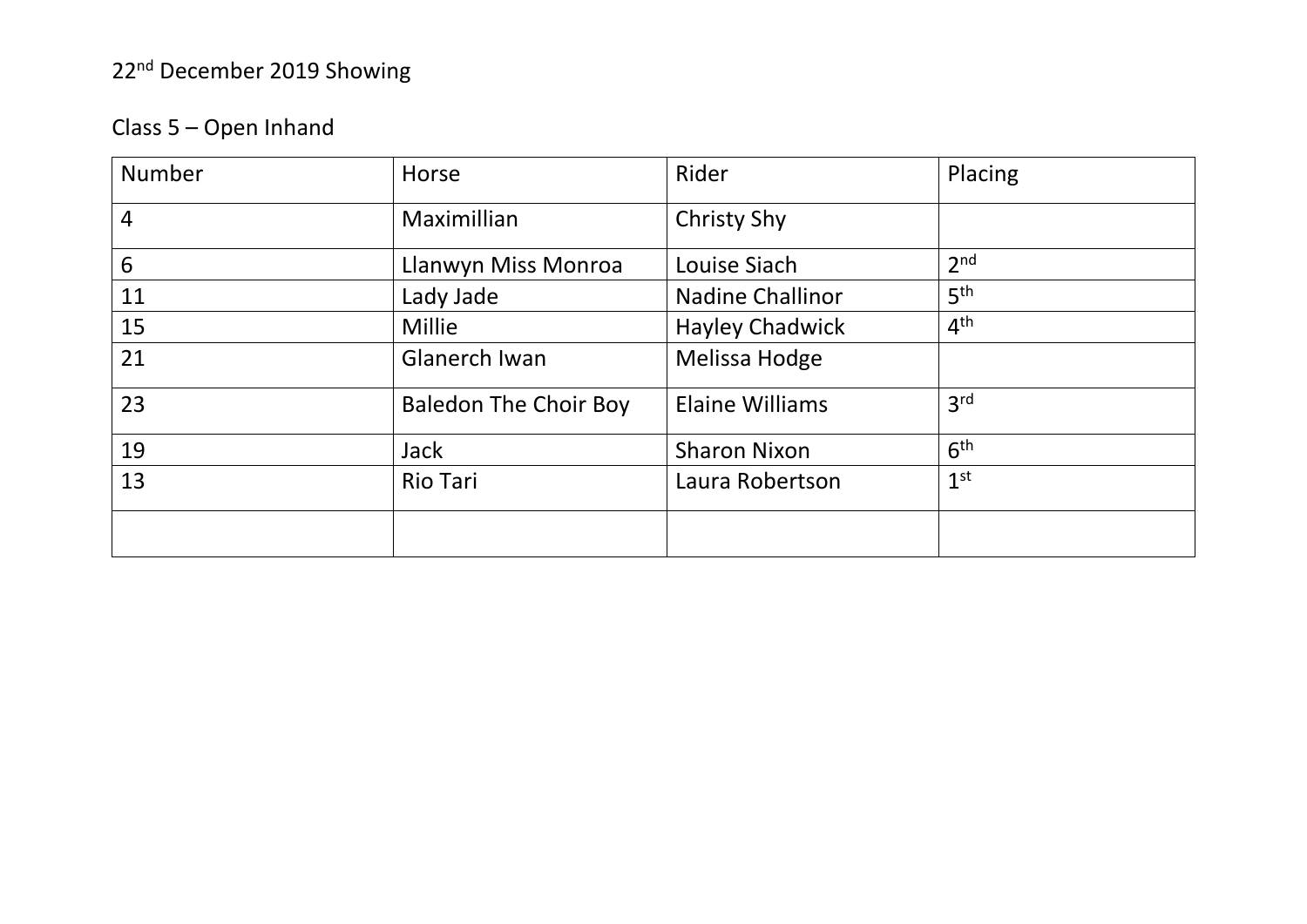### Class 6 – Hunter Type

| Number | Horse   | Rider       | Placing         |
|--------|---------|-------------|-----------------|
| 25     | Firefly | Anna Carter | 1 <sup>st</sup> |
|        |         |             |                 |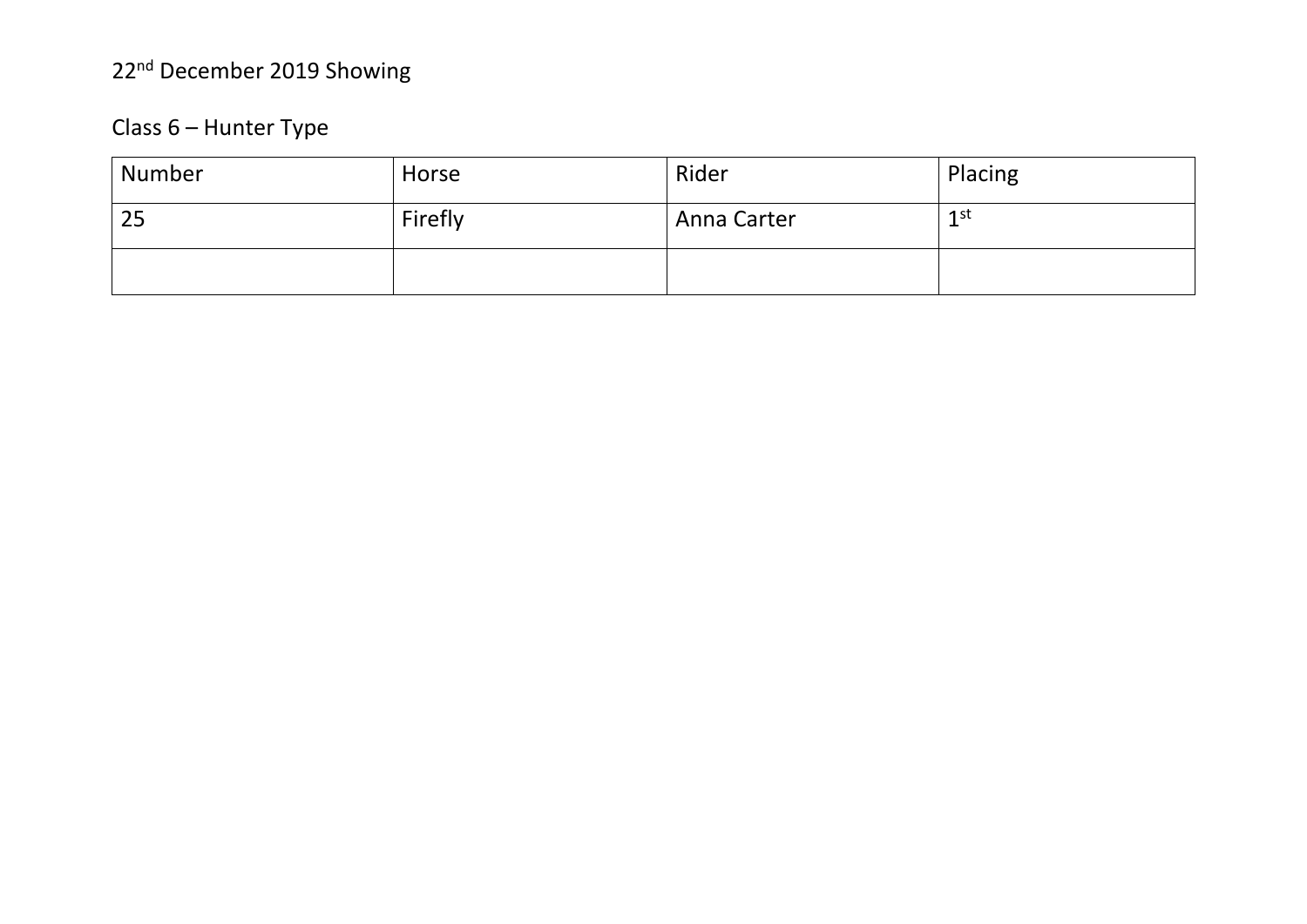### Class 7 – Riding/Hack Type

| Number | Horse    | Rider                  | Placing         |
|--------|----------|------------------------|-----------------|
| 15     | Millie   | <b>Hayley Chadwick</b> | 2 <sub>nd</sub> |
| 13     | Rio Tari | Laura Robertson        | 1 <sup>st</sup> |
|        |          |                        |                 |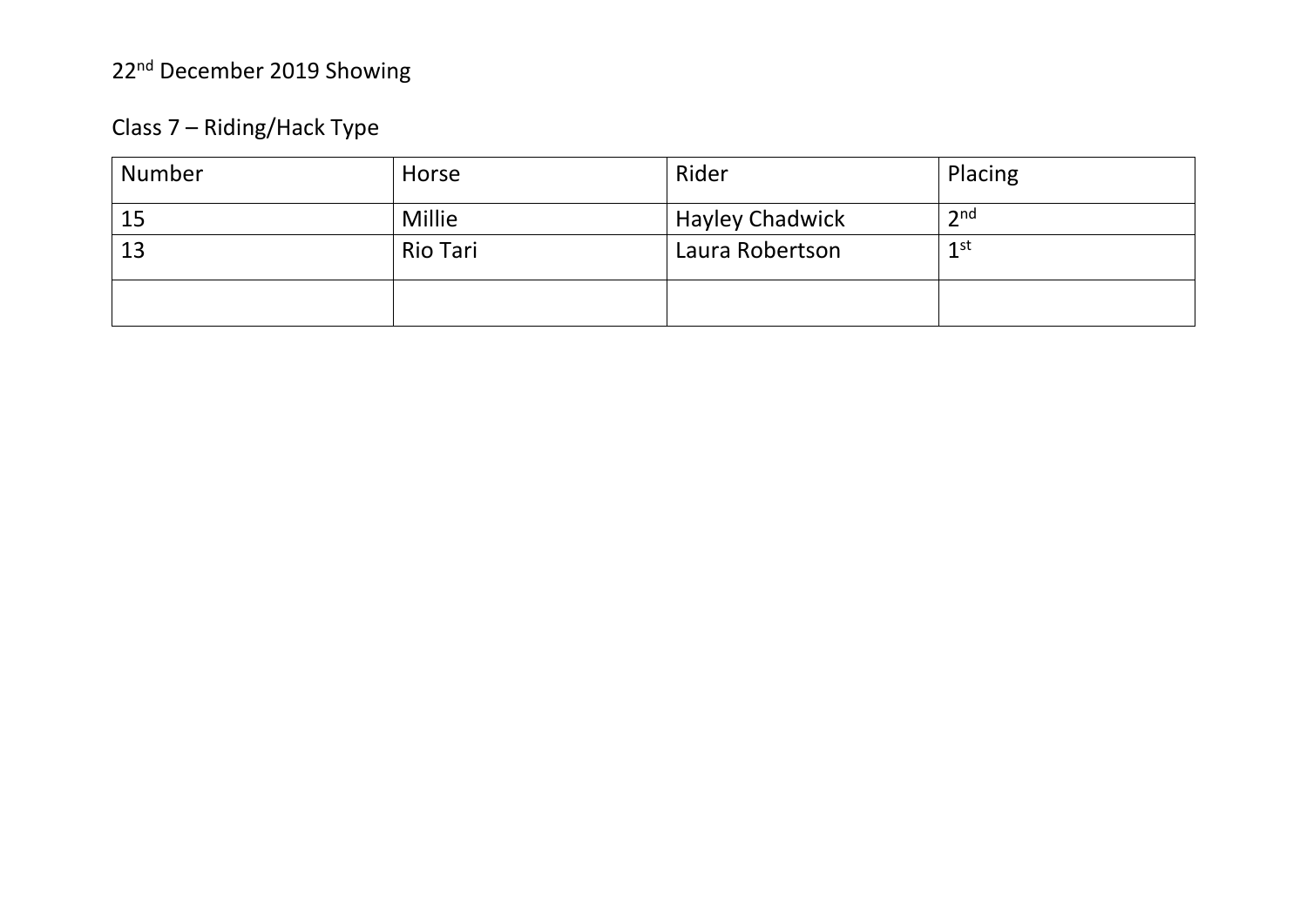| Class 10 - Welsh A, B, C, D |  |  |  |  |
|-----------------------------|--|--|--|--|
|-----------------------------|--|--|--|--|

| <b>Number</b> | Horse                               | Rider                  | Placing         |
|---------------|-------------------------------------|------------------------|-----------------|
| 6             | Llanwyn Miss Monroa                 | Louise Siach           | 2 <sub>nd</sub> |
| 21            | Glanerch Iwan                       | Melissa Hodge          | 4 <sup>th</sup> |
| 23            | <b>Baledon The Choir Boy</b>        | <b>Elaine Williams</b> | 1 <sup>st</sup> |
| 24            | Wybersley Honour of<br><b>Harry</b> | Ryley                  | 3 <sup>rd</sup> |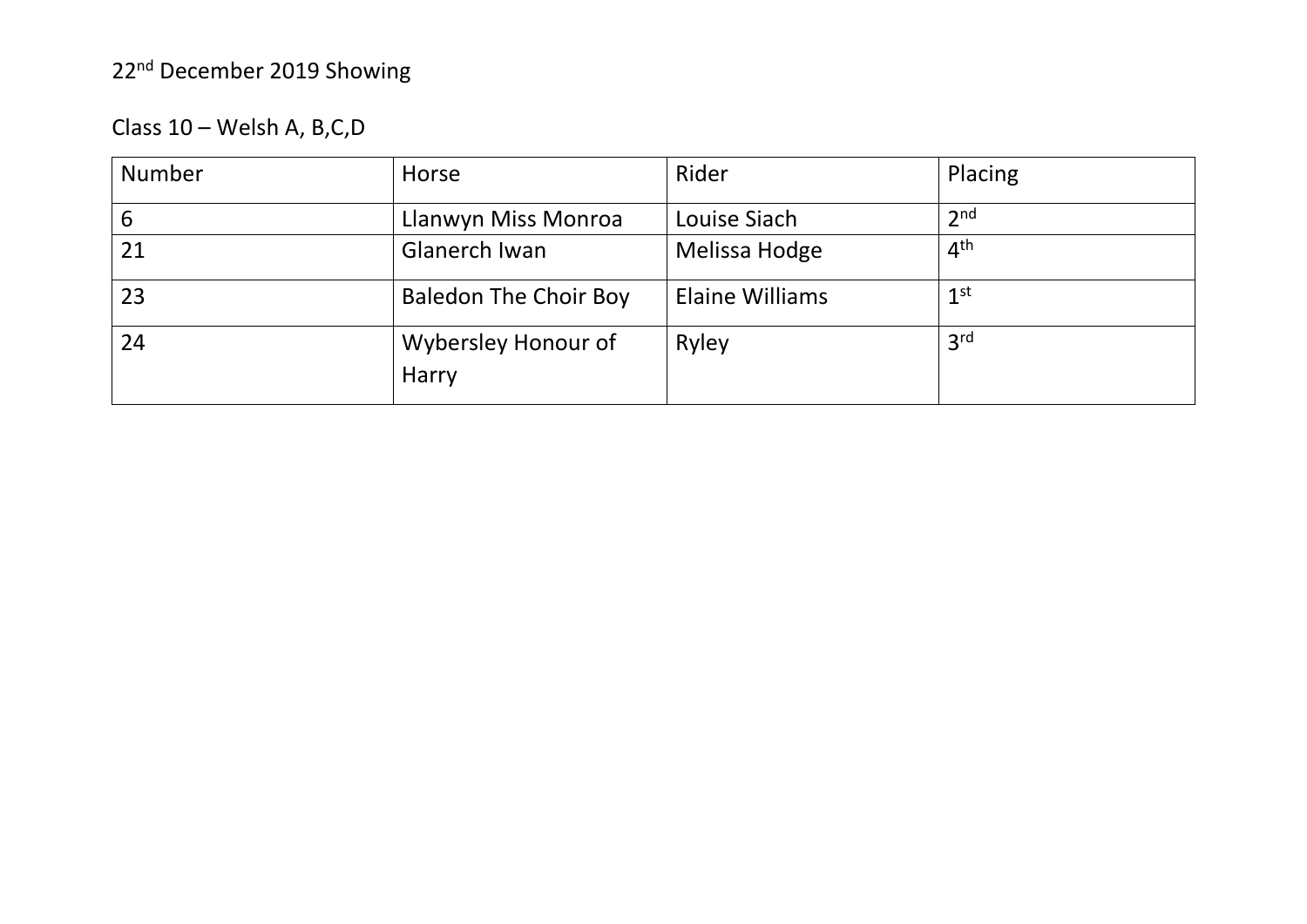| Number | Horse                    | Rider                   | Placing         |
|--------|--------------------------|-------------------------|-----------------|
| 3      | <b>Sacrewell Scrumpy</b> | Annika Hardling         | 5 <sup>th</sup> |
| 10     | Doveleys Fianna          | <b>Stewart Brigg</b>    | 2 <sub>nd</sub> |
| 11     | Lady Jade                | <b>Nadine Challinor</b> | 3 <sup>rd</sup> |
| 15     | Millie                   | <b>Hayley Chadwick</b>  | 1 <sup>st</sup> |
| 19     | <b>Jack</b>              | <b>Sharon Nixon</b>     | 4 <sup>th</sup> |
|        |                          |                         |                 |
|        |                          |                         |                 |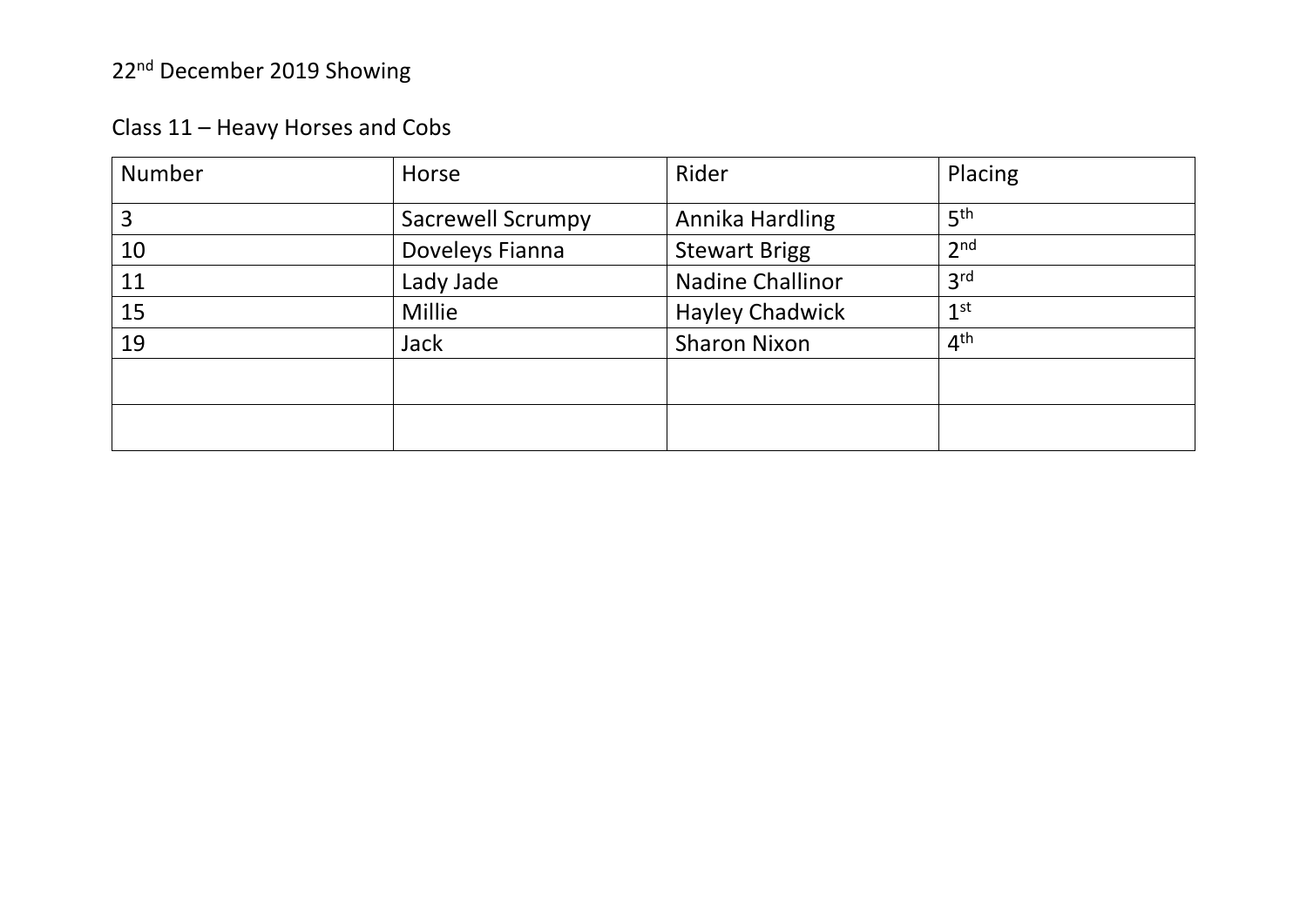#### Class 12 – Part Breeds

| <b>Number</b>        | Horse     | Rider                   | Placing |
|----------------------|-----------|-------------------------|---------|
| 11<br>المقابلة المنا | Lady Jade | <b>Nadine Challinor</b> | 1 st    |
|                      |           |                         |         |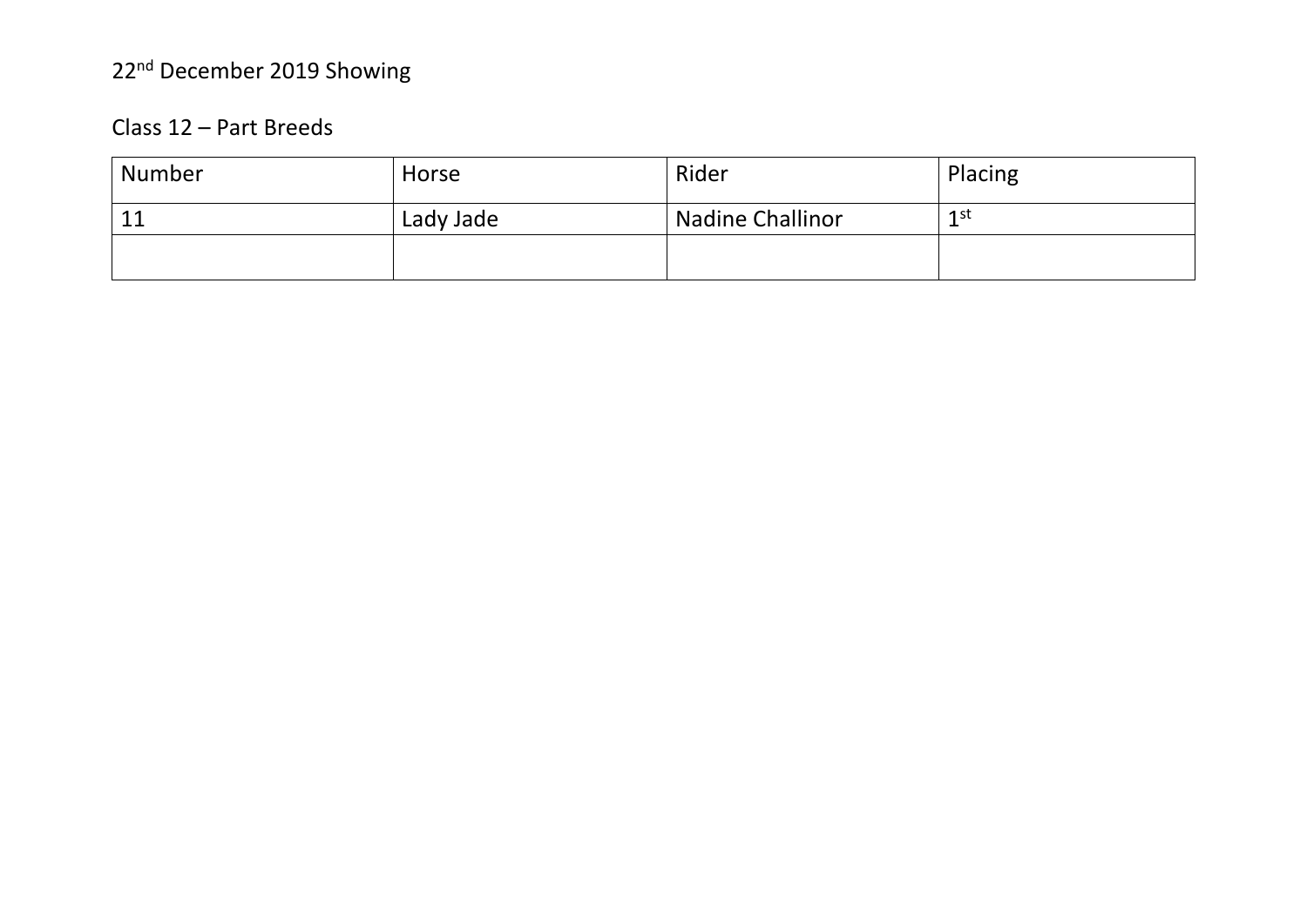| Number | Horse       | Rider                   | Placing         |
|--------|-------------|-------------------------|-----------------|
|        | Maximillian | <b>Christy Shy</b>      | 1 <sup>st</sup> |
| 11     | Lady Jade   | <b>Nadine Challinor</b> | 2 <sub>nd</sub> |
|        |             |                         |                 |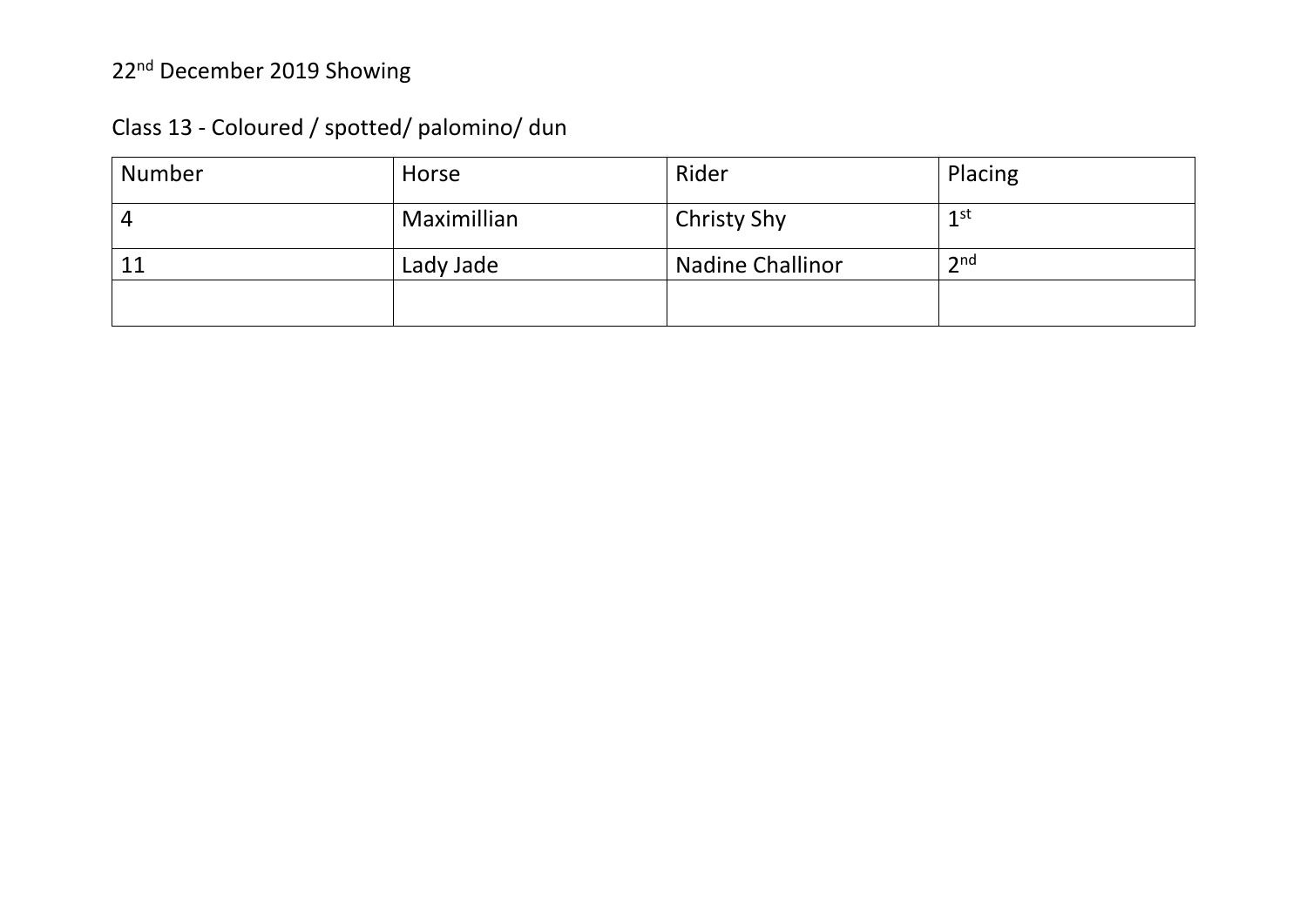#### Class 14 - Ex Race Horse

| Number | Horse                     | Rider                  | Placing |
|--------|---------------------------|------------------------|---------|
|        | <b>Twilights Mischeif</b> | <b>Hannah Fletcher</b> | 1st     |
|        |                           |                        |         |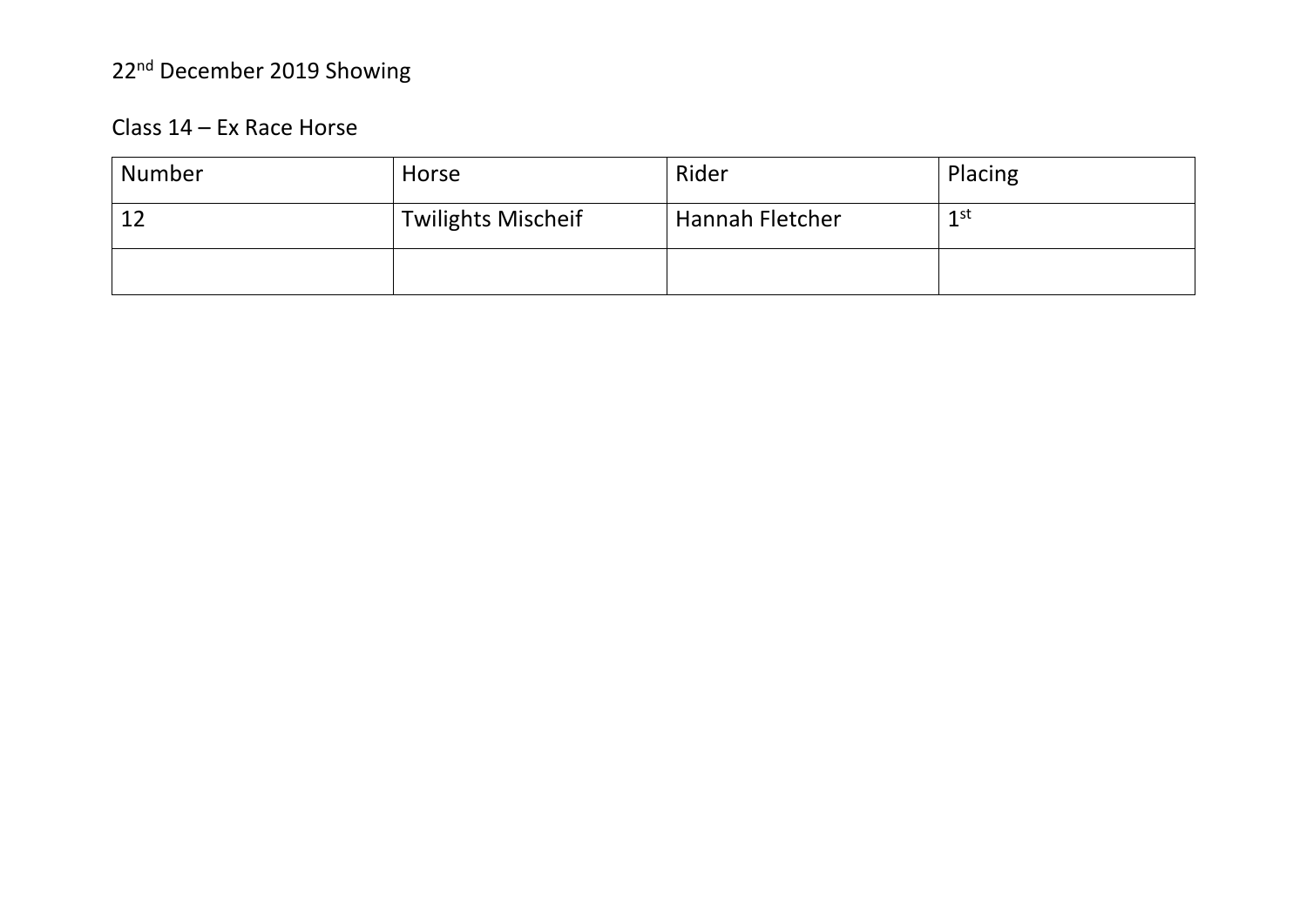| Number | Horse                     | Rider               | Placing         |
|--------|---------------------------|---------------------|-----------------|
| 12     | <b>Twilights Mischeif</b> | Hannah Fletcher     | 2 <sub>nd</sub> |
| 19     | <b>Jack</b>               | <b>Sharon Nixon</b> | 1 <sup>st</sup> |
|        |                           |                     |                 |
|        |                           |                     |                 |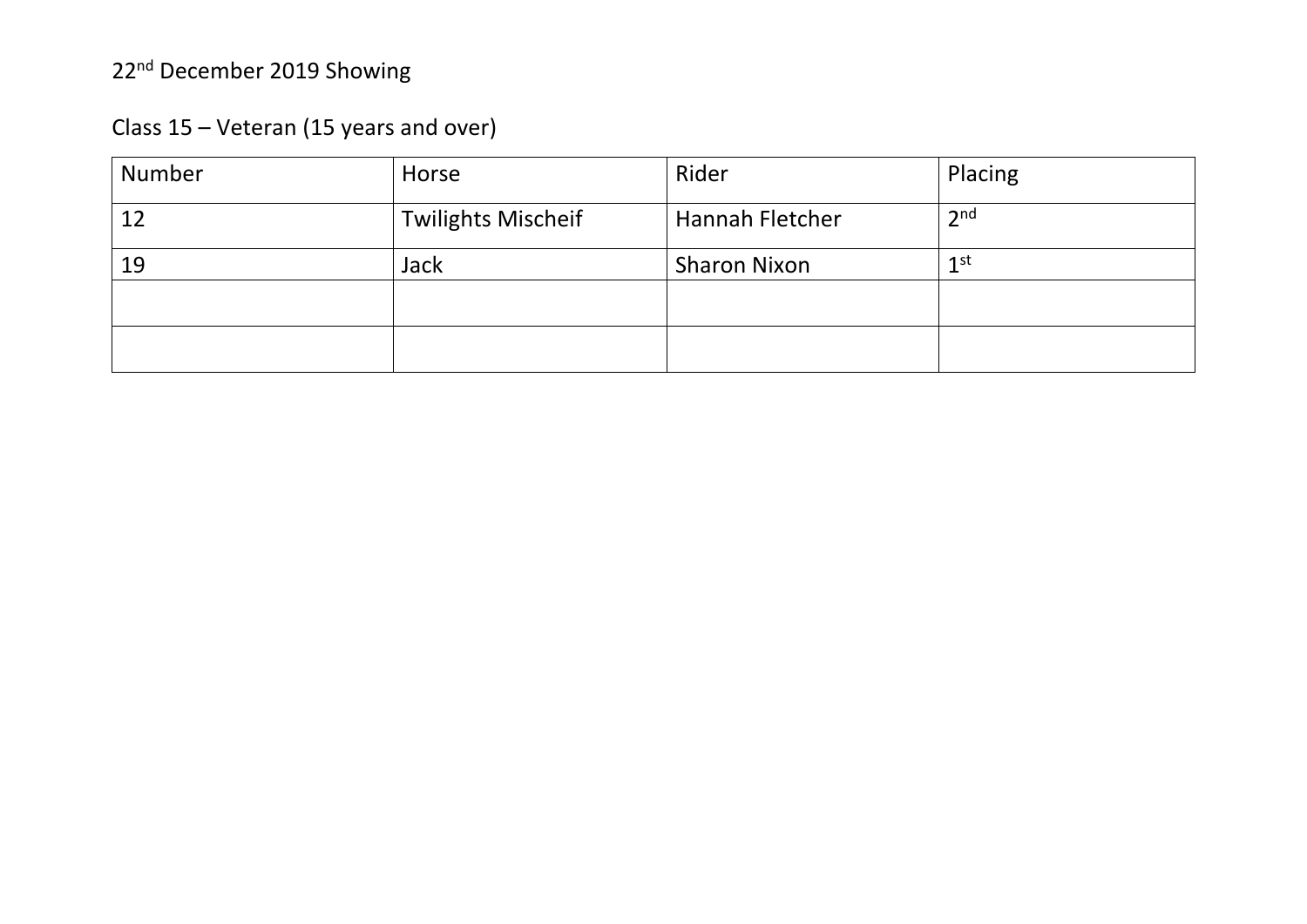### 16- Championship: Classes 1-15 (all 1<sup>st</sup> and 2<sup>nd</sup> Placings)

| <b>Number</b>  | Horse                        | Rider                   | Placing  |
|----------------|------------------------------|-------------------------|----------|
| 6              | Llanwyn Miss Monroa          | Louise Siach            |          |
| 15             | <b>Millie</b>                | <b>Hayley Chadwick</b>  |          |
| $\overline{3}$ | <b>Sacrewell Scrumpy</b>     | Annika Hardling         |          |
| 10             | Doveleys Fianna              | <b>Stewart Brigg</b>    |          |
| 21             | <b>Glanerch Iwan</b>         | Melissa Hodge           |          |
| 22             | <b>Baledon the Choir Boy</b> | Melissa Hodge           | Reserve  |
| 24             | Harry                        | <b>Ryley Pickford</b>   |          |
| 13             | <b>Rio Tari</b>              | Laura Robertson         | Champion |
| 25             | Firefly                      | <b>Anna Carter</b>      |          |
| 10             | Doveleys Fianna              | <b>Stewart Brigg</b>    |          |
| 11             | Lady Jade                    | <b>Nadine Challinor</b> |          |
| $\overline{4}$ | Maximillian                  | <b>Christy Shy</b>      |          |
| 12             | <b>Twilights Mischeif</b>    | <b>Hannah Fletcher</b>  |          |
| 19             | <b>Jack</b>                  | <b>Sharon Nixon</b>     |          |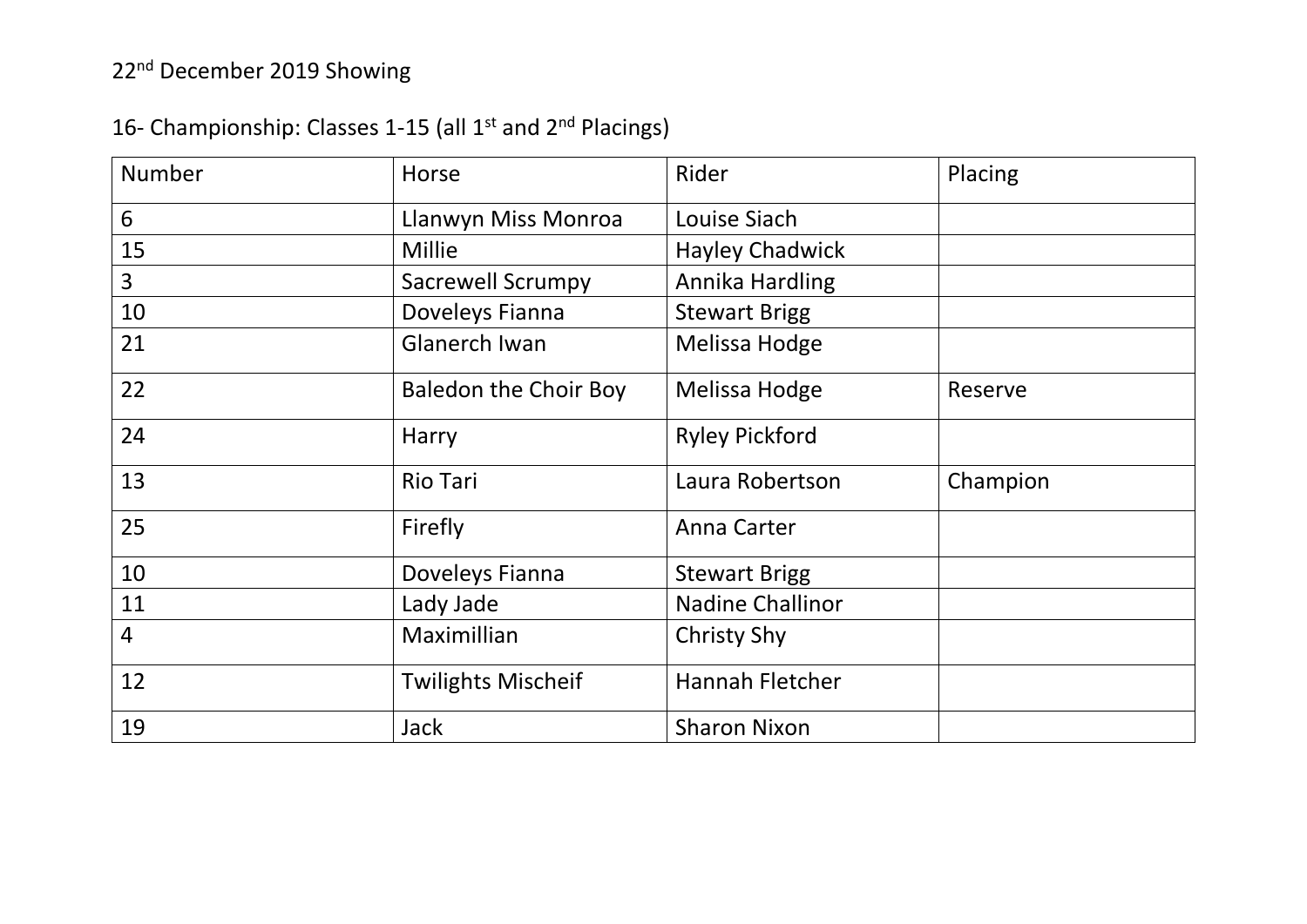### Class 17 – Fancy Dress

| Number | Horse                               | Rider                   | Placing         |
|--------|-------------------------------------|-------------------------|-----------------|
| 11     | Lady Jade                           | <b>Nadine Challinor</b> | 4 <sup>th</sup> |
| 12     | <b>Twilights Mischeif</b>           | Hannah Fletcher         | 3 <sup>rd</sup> |
| 20     | <b>Brookwater Juliet</b>            | Isabella Brassington    | 5 <sup>th</sup> |
| 21     | <b>Glanerch Iwan</b>                | Melissa Hodge           |                 |
| 24     | Wybersley Honour of<br><b>Harry</b> | Ryley                   | 1 <sup>st</sup> |
| 26     | <b>Reylem Ellie May</b>             | <b>Ruby King</b>        |                 |
| 27     | <b>Silver Cloud</b>                 | <b>Hattie Broster</b>   |                 |
| 32     | <b>Telynau Quickstep</b>            | Sienna Pownall          | 6 <sup>th</sup> |
| 33     | <b>Black water Boy</b>              | Lotty Pownall           |                 |
| 34     | Friley Hide and seek                | <b>Charlotte Driver</b> | 2 <sub>nd</sub> |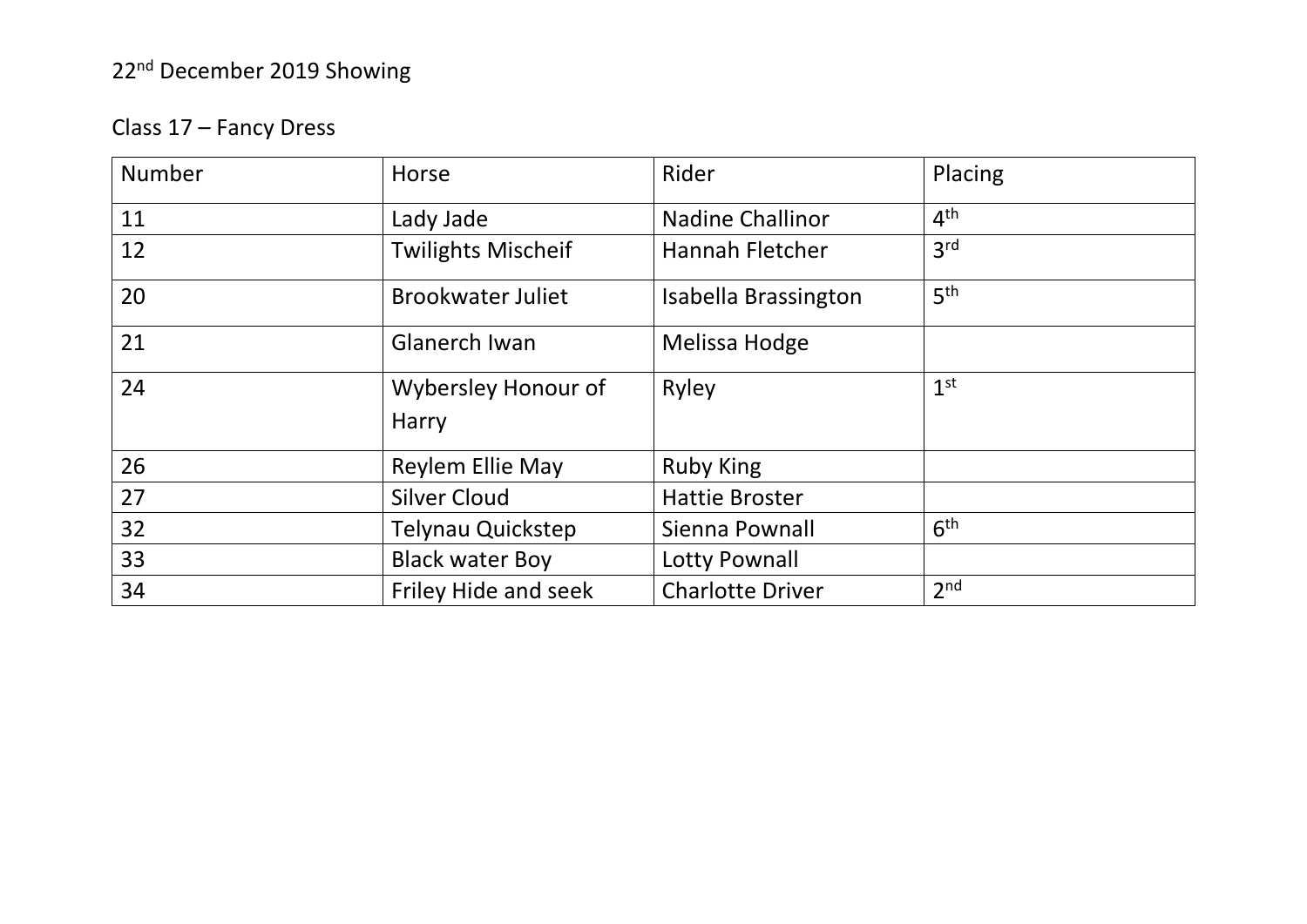| Class 18- Best Turned Out - Ridden |  |
|------------------------------------|--|
|------------------------------------|--|

| <b>Number</b> | Horse                    | Rider                   | Placing         |
|---------------|--------------------------|-------------------------|-----------------|
| 20            | <b>Brookwater Juliet</b> | Isabella Brassington    | 5 <sup>th</sup> |
| 32            | Telynau Quickstep        | Sienna Pownall          | 2 <sub>nd</sub> |
| 33            | <b>Black water Boy</b>   | Lotty Pownall           | 3 <sup>rd</sup> |
| 35            | <b>Bunbury Sport</b>     | Sophie Hutton           | 4 <sup>th</sup> |
| 34            | Friley Hide and seek     | <b>Charlotte Driver</b> | 1 <sup>st</sup> |
|               |                          |                         |                 |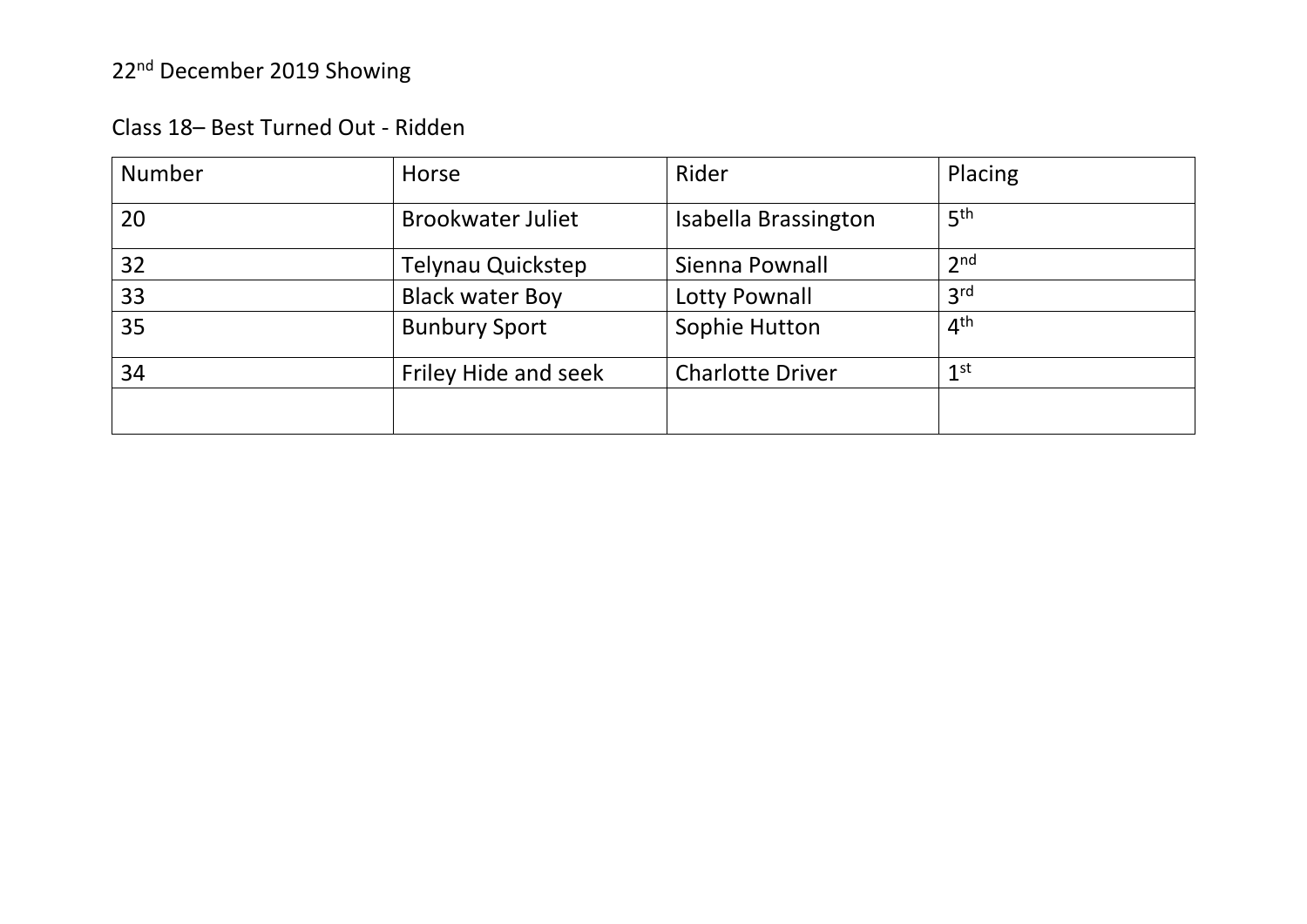| Class 19 - Lead Rein / First Ridden |  |
|-------------------------------------|--|
|-------------------------------------|--|

| Number | Horse                    | Rider                   | Placing         |
|--------|--------------------------|-------------------------|-----------------|
| 20     | <b>Brookwater Juliet</b> | Isabella Brassington    |                 |
| 338    | Dymock kingpin           | <b>Ryley Pickford</b>   | 3 <sup>rd</sup> |
| 29     | <b>Trefriw Ambrose</b>   | <b>Rosie Swallow</b>    | 2 <sub>nd</sub> |
| 30     | Honour of Harry          | <b>Fluer Such</b>       | 6 <sup>th</sup> |
| 34     | Friley Hide and seek     | <b>Charlotte Driver</b> | 1 <sup>st</sup> |
| 35     | <b>Bunbury Sport</b>     | Sophie Hutton           | 4 <sup>th</sup> |
| 33     | <b>Black water Boy</b>   | <b>Lotty Pownall</b>    | 5 <sup>th</sup> |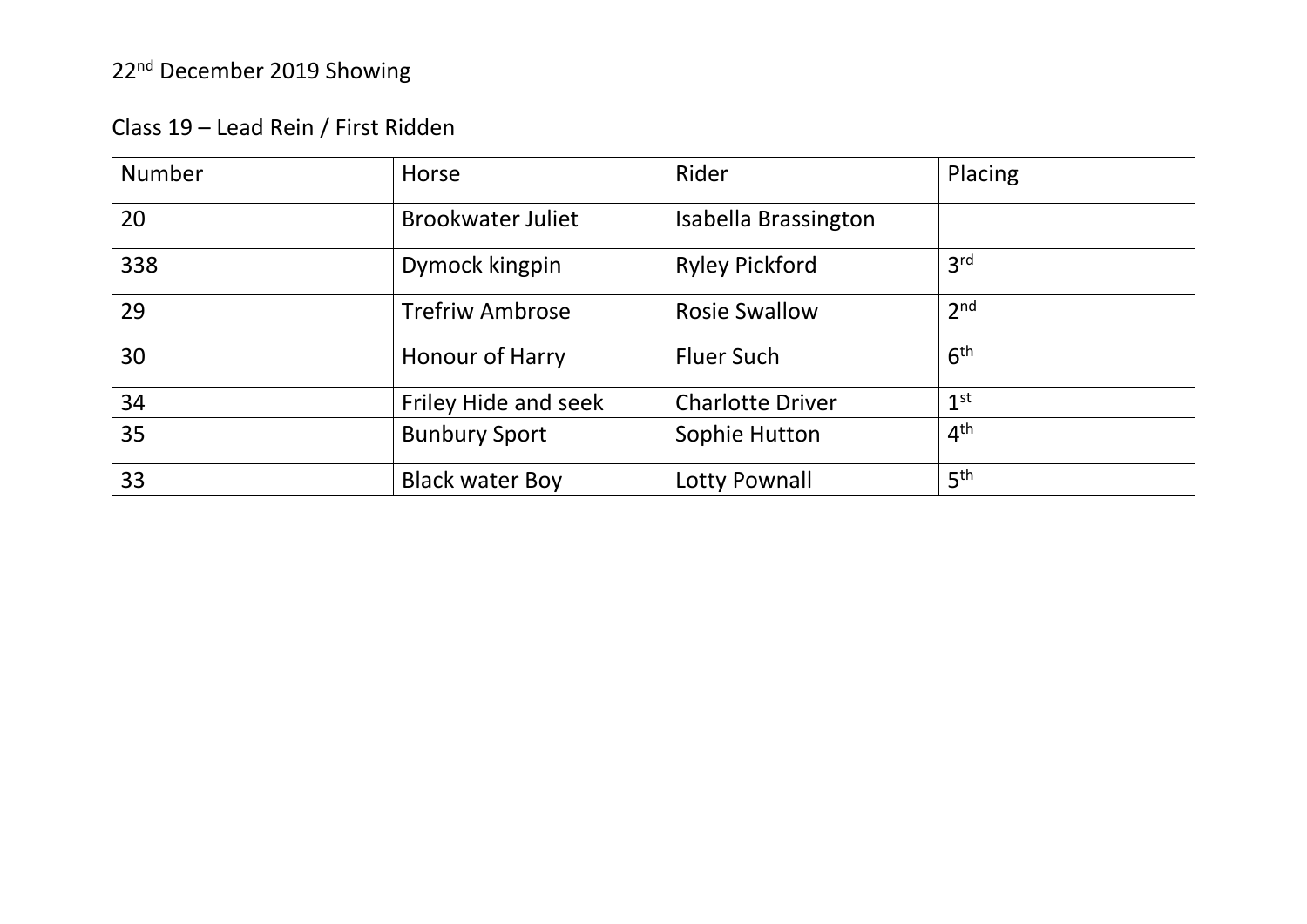### Class 20-Equitation

| Number | Horse   | Rider       | Placing         |
|--------|---------|-------------|-----------------|
| 25     | Firefly | Anna Carter | 1 <sup>st</sup> |
|        |         |             |                 |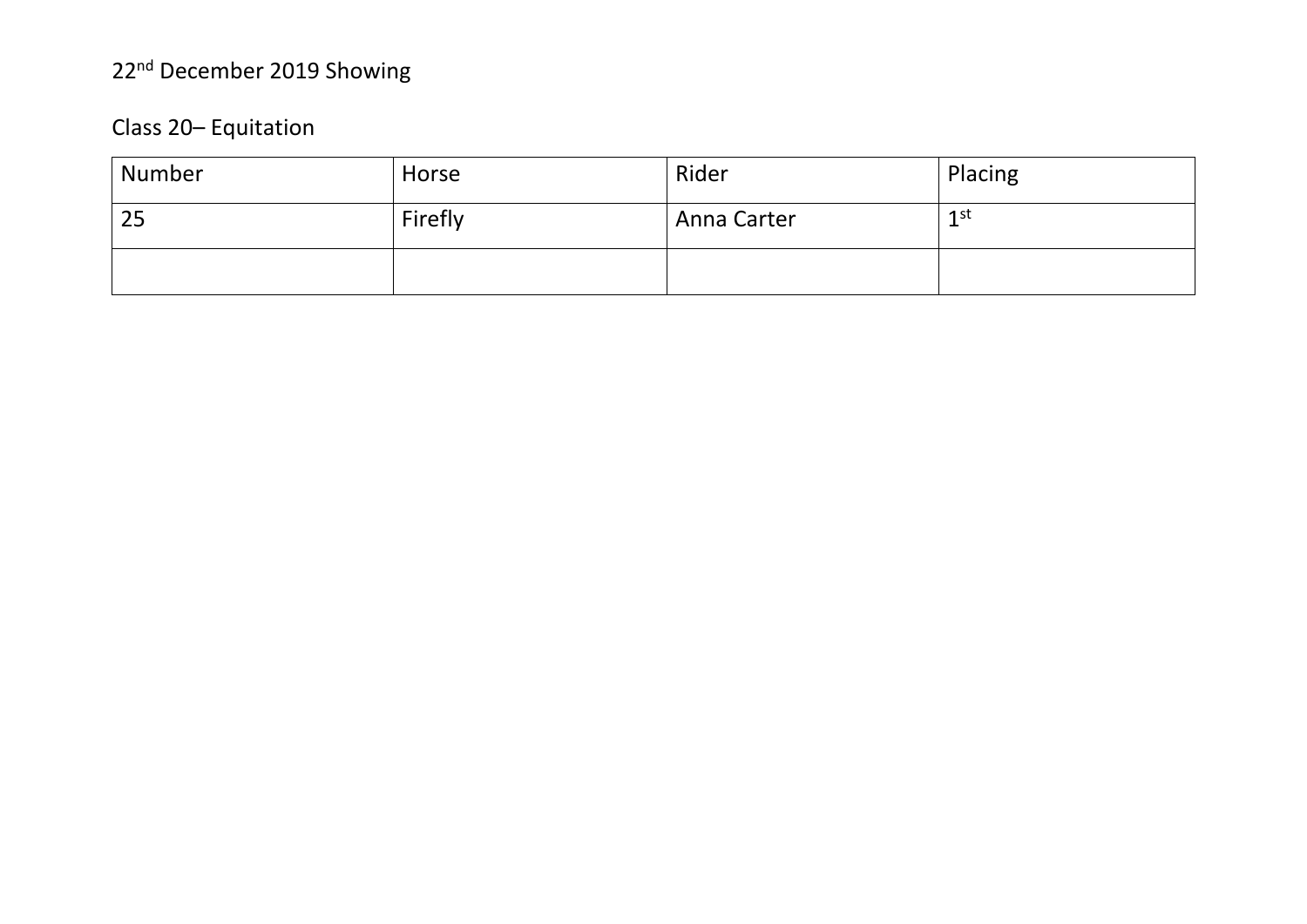### Class 22- Open Ridden

| Number | Horse                     | Rider      | Placing |
|--------|---------------------------|------------|---------|
| 31     | <b>BallyBane Coppelia</b> | Daisy Such | $1$ st  |
|        |                           |            |         |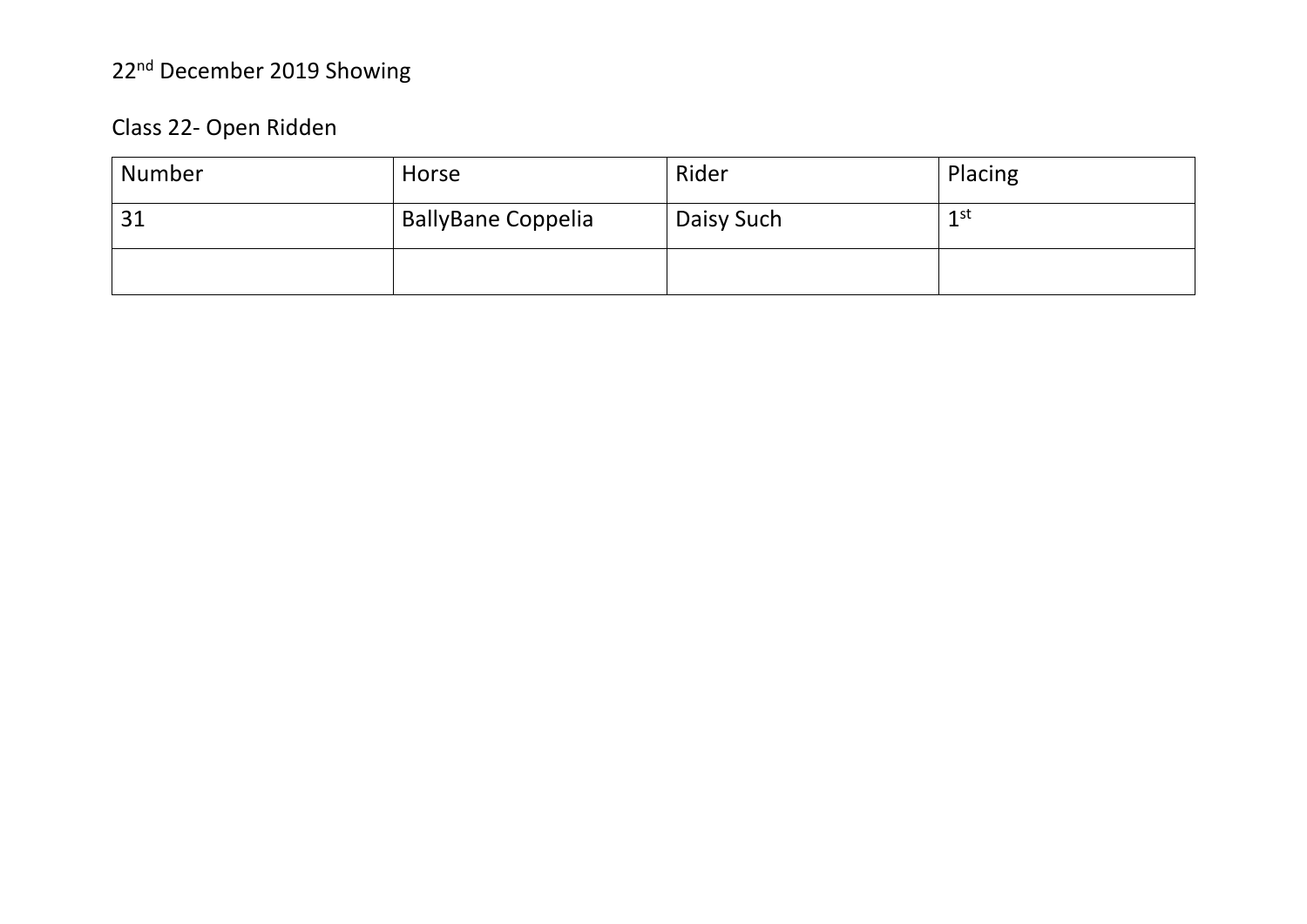### Class 23- Hunter Type

| Number | Horse                  | Rider       | Placing         |
|--------|------------------------|-------------|-----------------|
| 28     | <b>Trefriw Ambrose</b> | Lily Such   | 1 st            |
| 25     | Firefly                | Anna Carter | 2 <sub>nd</sub> |
|        |                        |             |                 |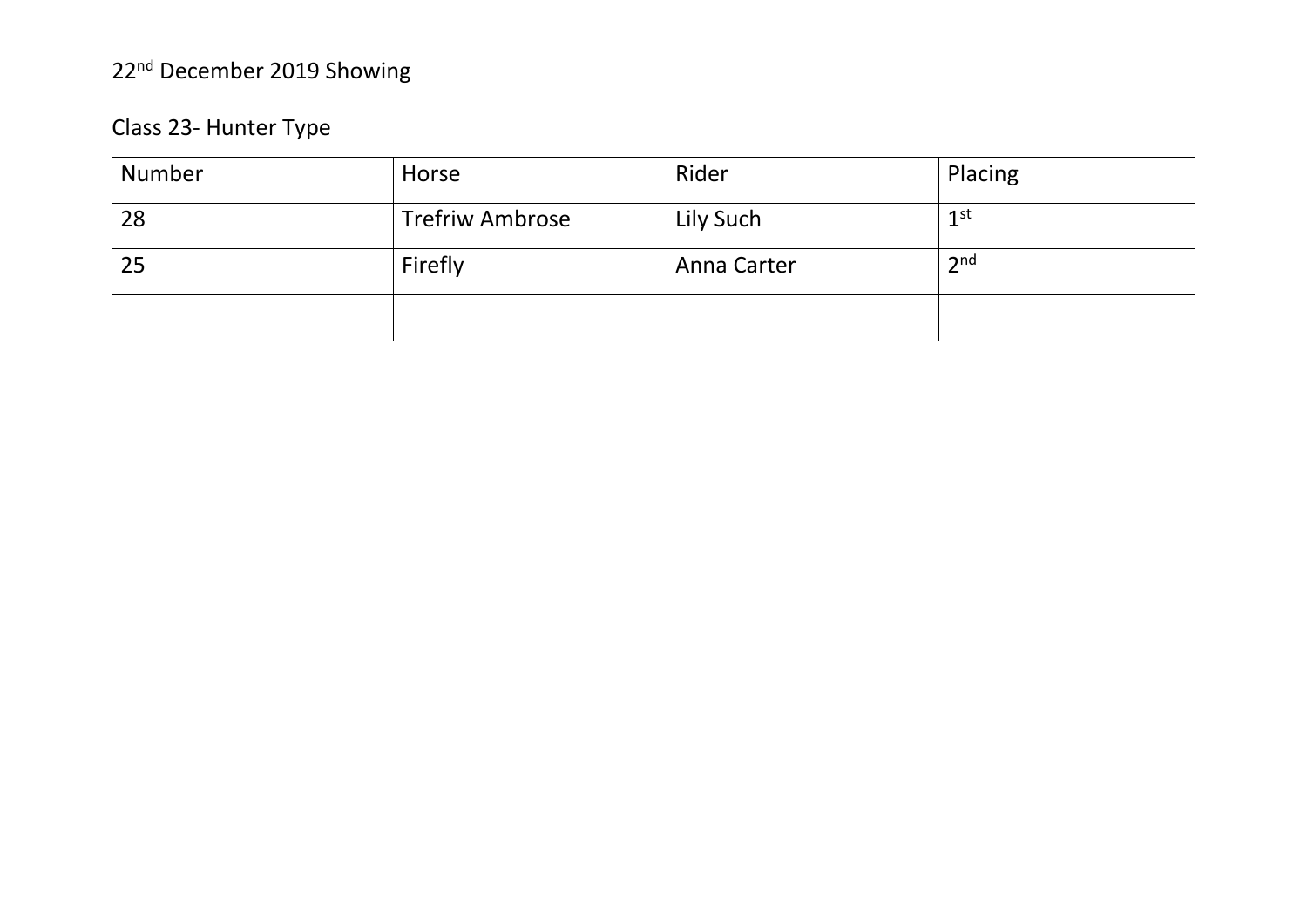### Class 24- Ridding / Hack Type

| Number | Horse                     | Rider      | Placing |
|--------|---------------------------|------------|---------|
| 31     | <b>BallyBane Coppelia</b> | Daisy Such | $1$ st  |
|        |                           |            |         |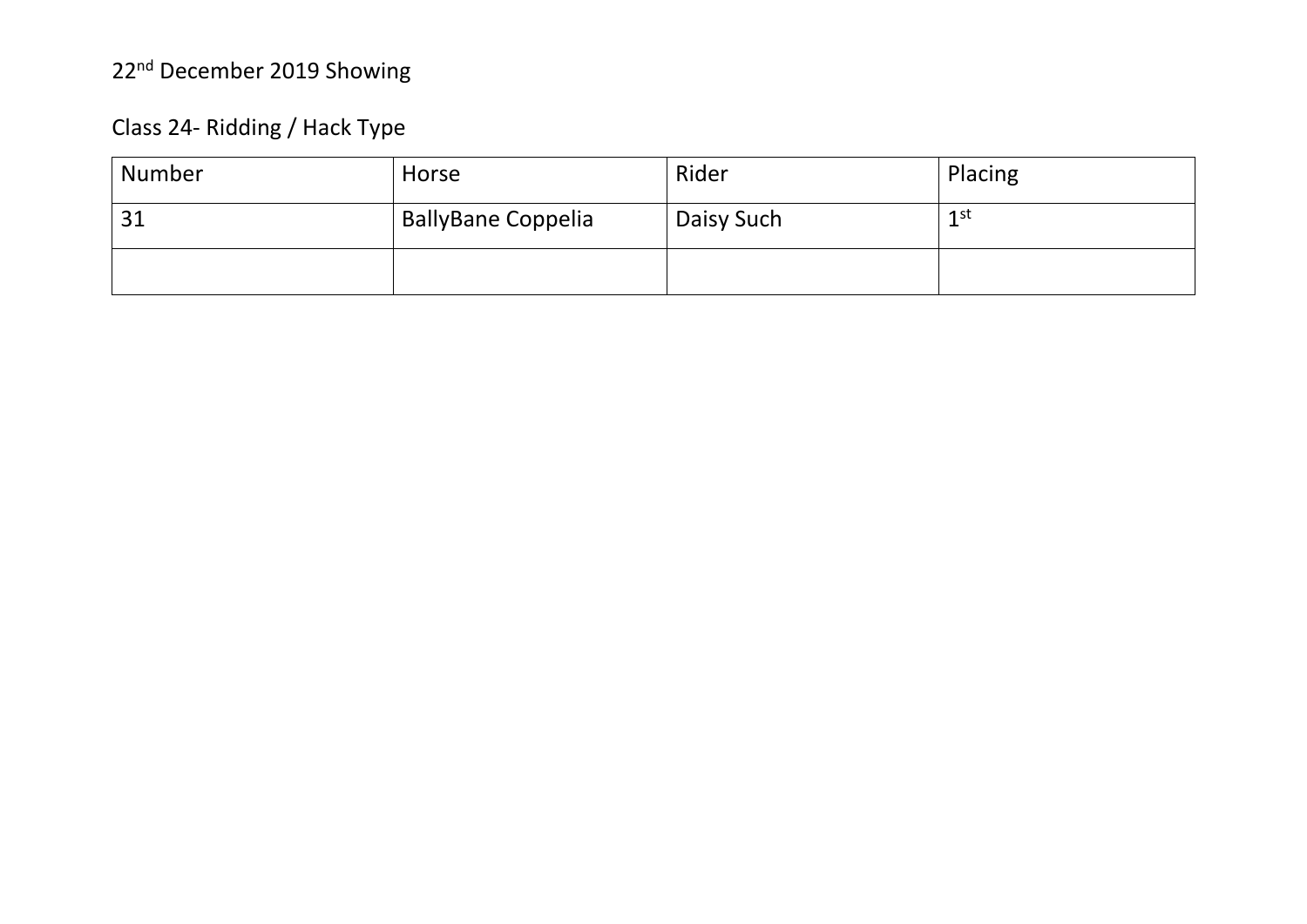Class 27– Welsh A,B,C,D

| Number | Horse                  | Rider                 | Placing         |
|--------|------------------------|-----------------------|-----------------|
| 28     | <b>Trefriw Ambrose</b> | Lily Such             | 1st             |
| 30     | Honour of Harry        | <b>Fluer Such</b>     | 3 <sup>rd</sup> |
| 36     | Dymock kingpin         | <b>Ryley Pickford</b> | 2 <sub>nd</sub> |
|        |                        |                       |                 |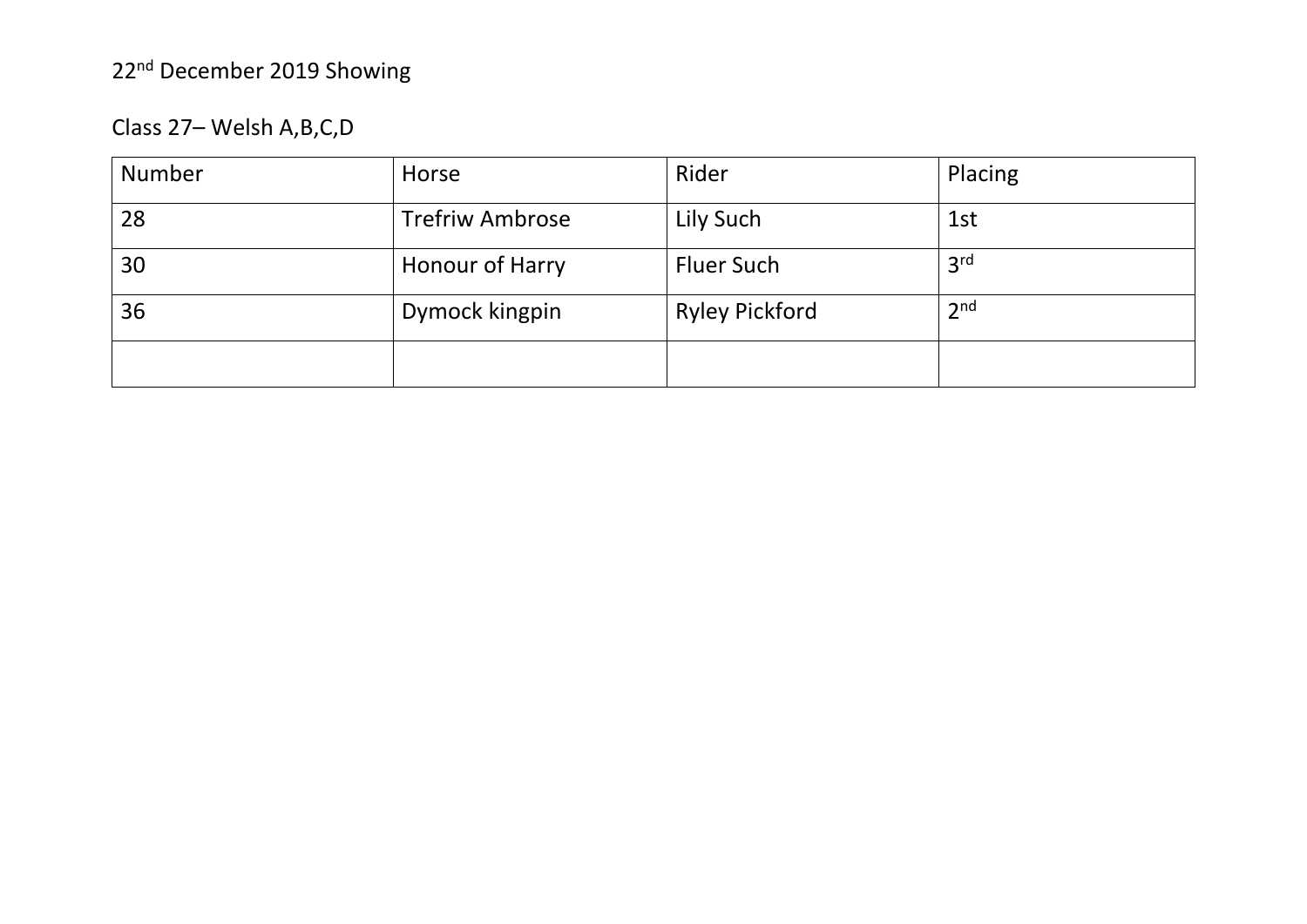### Class 32- Veterans (15yrs & Over)

| Number | Horse                      | Rider                | Placing         |
|--------|----------------------------|----------------------|-----------------|
| 20     | <b>Brookwater Juliet</b>   | Isabella Brassington | 2 <sup>nd</sup> |
|        | <b>Maysmoor Ambassador</b> | Ami Tilston          | 1 <sup>st</sup> |
|        |                            |                      |                 |